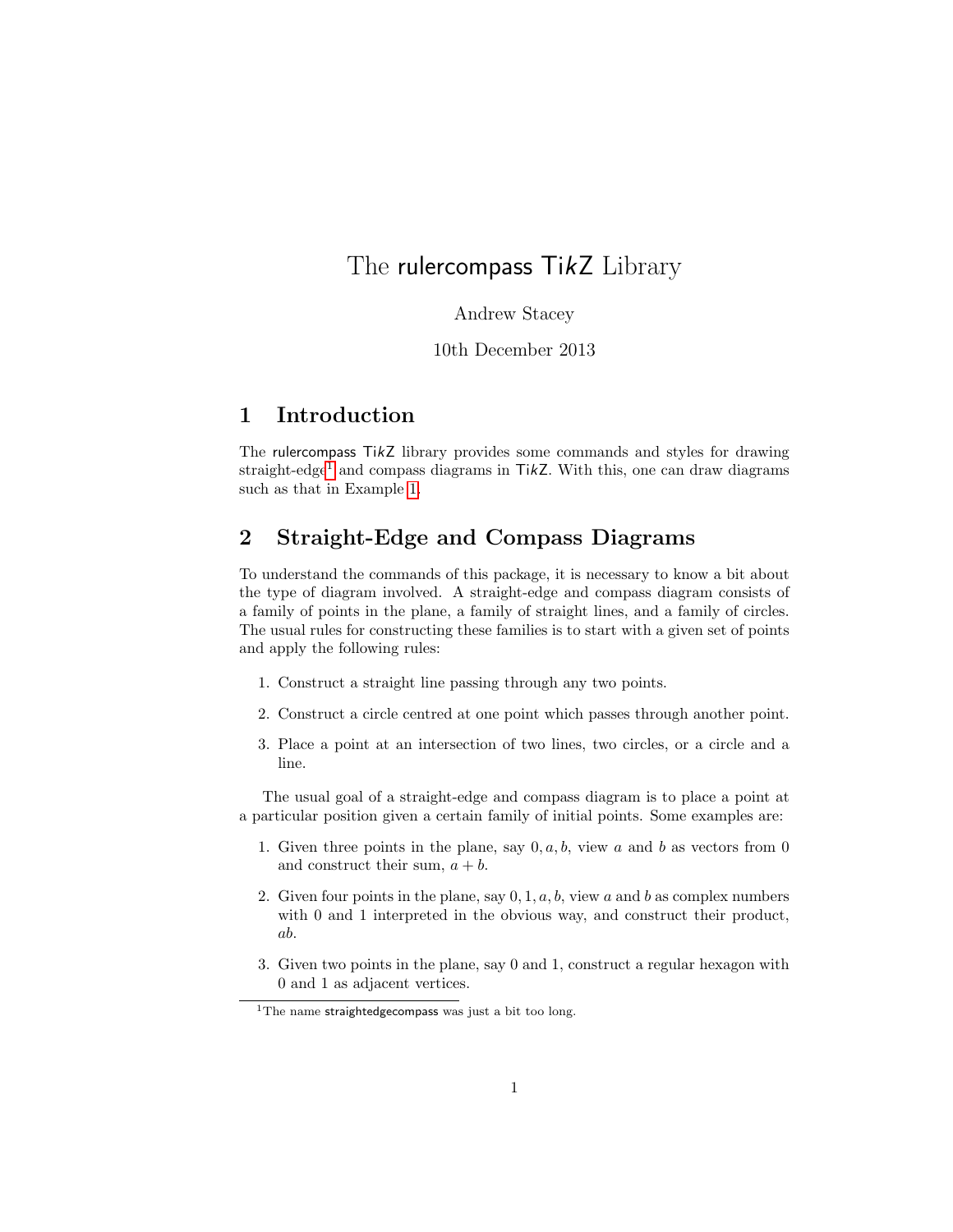

<span id="page-1-0"></span>Example 1: Constructing the perpendicular bisector between two points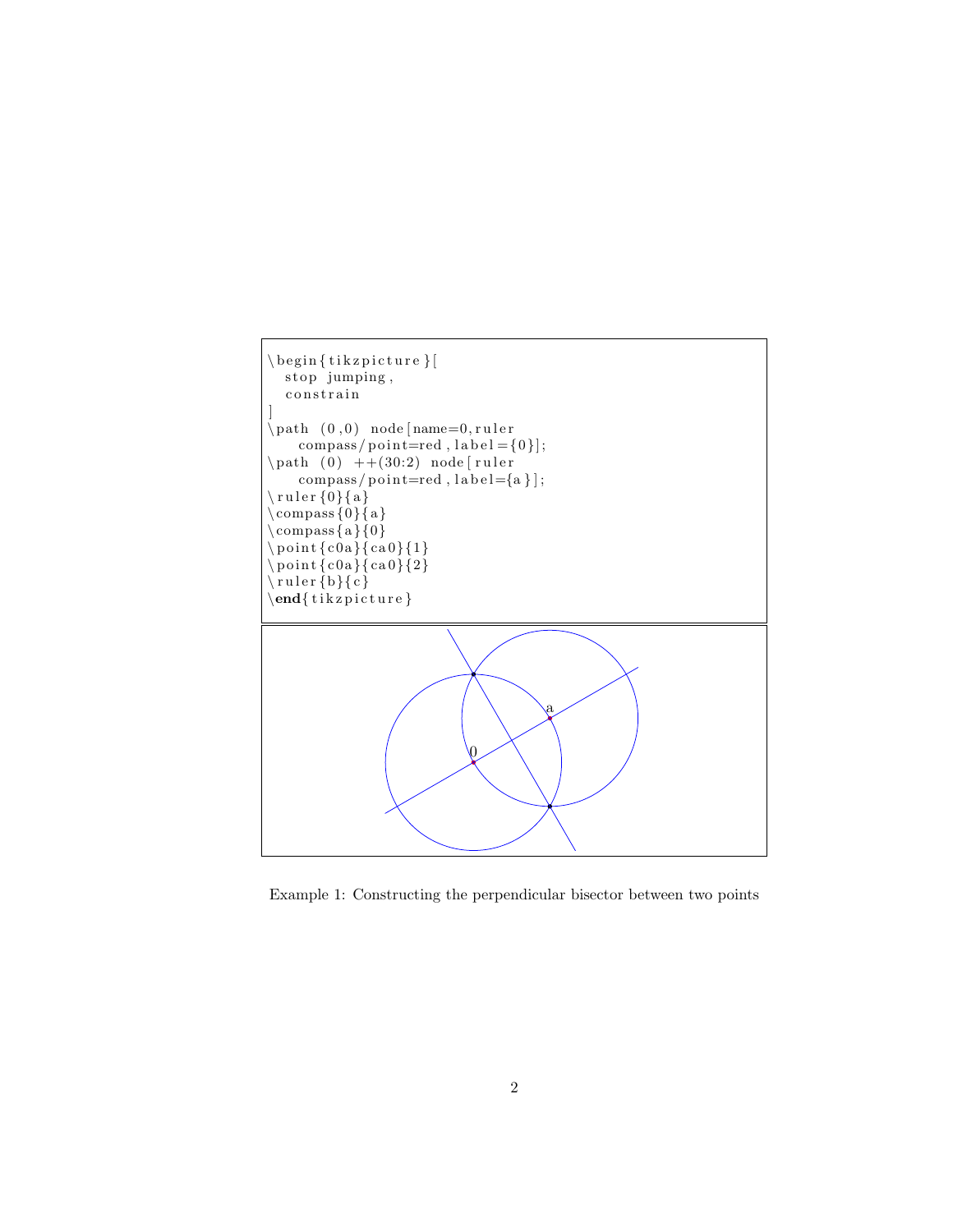4. Given two points in the plane, say 0 and 1, construct a regular 17–sided polygon with 0 and 1 as adjacent vertices.

Often, a diagram is completed by "inking in" some segments of the lines and circles.

When drawing a straight-edge and compass diagram we need to be able to carry out the three constructions. Whilst none correspond to basic  $TikZ$  path operations, they are all possible with the use of some additional libraries, namely the intersections and calc libraries. These are therefore loaded automatically.

### 3 Usage

This package comes as a TikZ library so can be loaded in the same way as other TikZ libraries:

#### \usetikzlibrary{rulercompass}

This loads in a family of commands and TikZ styles for drawing these diagrams.

#### 3.1 Naming Schemes

The various constructions refer to points or paths already constructed (or given at the start). Therefore, it is necessary to have a naming scheme.

Points are labelled automatically using an internal LAT<sub>EX</sub> counter, pointlabels. The format name can be changed in the same way as the format of any LAT<sub>EX</sub> counter, by redefining \thepointlabels. However, because it is sometimes needed to be able to go back from the label to the value of the counter, it is better to change it by one of the TikZ styles provided. As a default, rulercompass uses lowercase letters. Thus the first point will be a, the second b, and so on. Points are actually coordinates so these can be used as such within the tikzpicture.

Since paths are defined in terms of points, the naming scheme for paths is a triplet of tokens or token lists where the first distinguishes between lines and circles and the other two are the two points used to construct the path.

• rab is a line (r for "ruler") through the points a and b.

Note that although rab and rba are the same line, the two names cannot be used interchangeably. The order of points must be the same as that used in the construction of the line.

• c{ab}v is a circle (c for "compass") with centre ab passing through v.

Here there is no risk of confusion since cab and cba are distinct circles.

#### 3.2 Primary Commands

There are three primary commands available: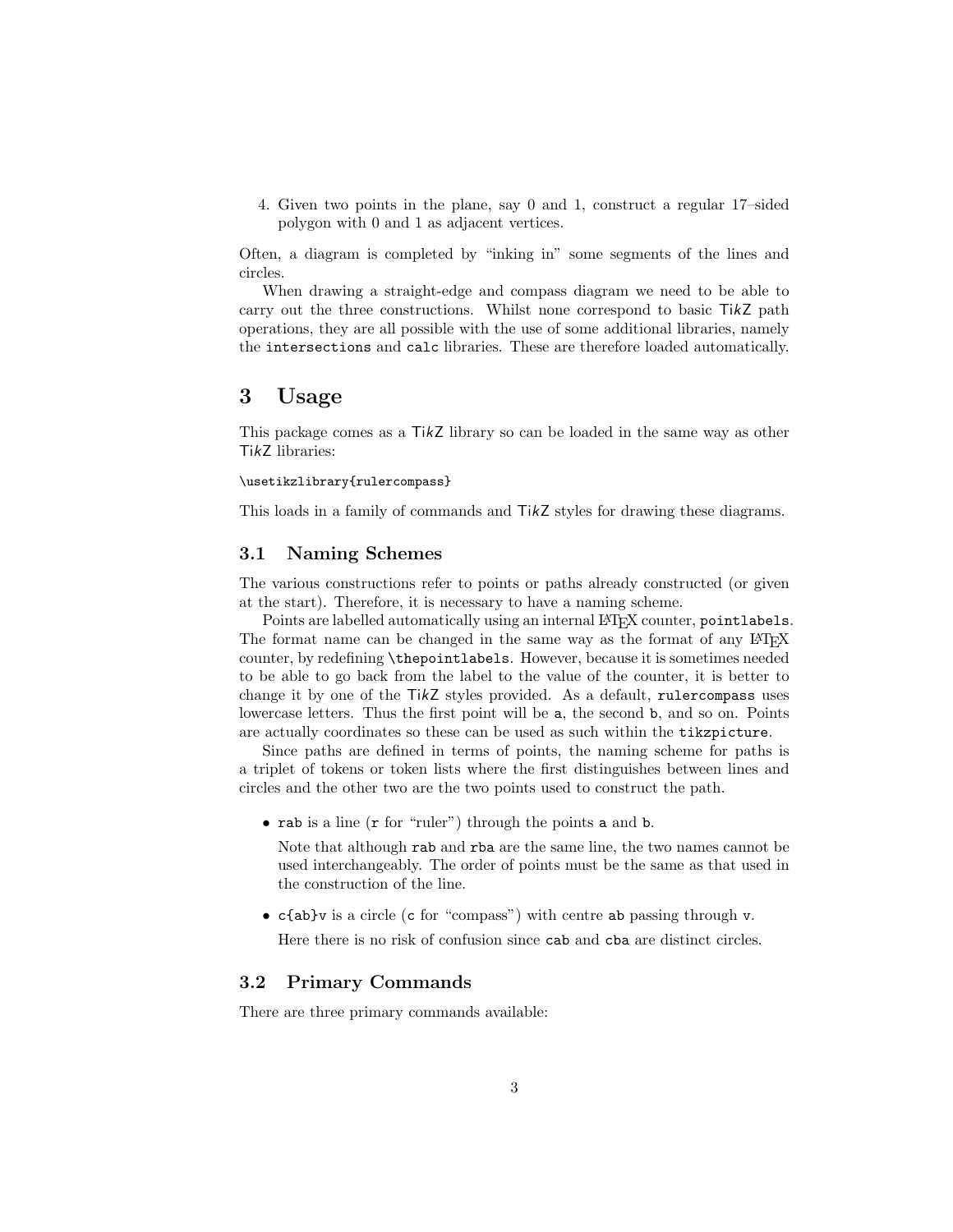• \point[style]{<path>}{<path>}{<intersection>}

This marks an intersection with a point, using the next label. Some pairs of paths have two intersection points and the <intersection> argument is used to choose which one to mark.

• \ruler[style]{<point>}{<point>}

This constructs the line through the two points.

• \compass[style]{<point>}{<point>}

This constructs the circle centred at the first point which passes through the second point.

If the rulercompass library detects that beamer has been loaded, then all of the above are made overlay-aware. In addition, the \point command does a little optimisation: as intersections can be expensive to compute (if there are a lot of them), then it tries to figure out if this particular intersection has already been computed in a previous version of this diagram.

Example [1](#page-1-0) contains an example of each of these commands.

#### 3.3 Styles

The primary commands all take an optional argument to which arbitrary TikZ styles can be passed. Each command internally expands to a \draw (for \ruler and \compass) or a node on a \path (for \point) with the optional argument inserted in a suitable place. If this does not provide enough opportunity for control, there are style equivalents of the commands that can be used directly:

• ruler compass/point=<colour>

This marks the current point. Inside the \point command, this is invoked inside a node after the appropriate intersection has been computed. The <colour> is optional. If the node has not already been named (via name=<name>) then this gives it the next name as determined by the pointlabels counter.

• ruler compass/ruler={<point>}{<point>}

This inserts the line through the points into the current path.

• ruler compass/compass={<point>}{<point>}

This inserts the compass with centre the first point which passes through the second point into the current path.

The initial two commands in Example [1](#page-1-0) use the style format for greater flexibility. In the first, the name=0 key overrides the automatic naming of the point meaning that this point is known as 0 instead of a. In both the first and the second, a colour is specified.

There are a variety of styles that can be used to change how the various constructions are rendered: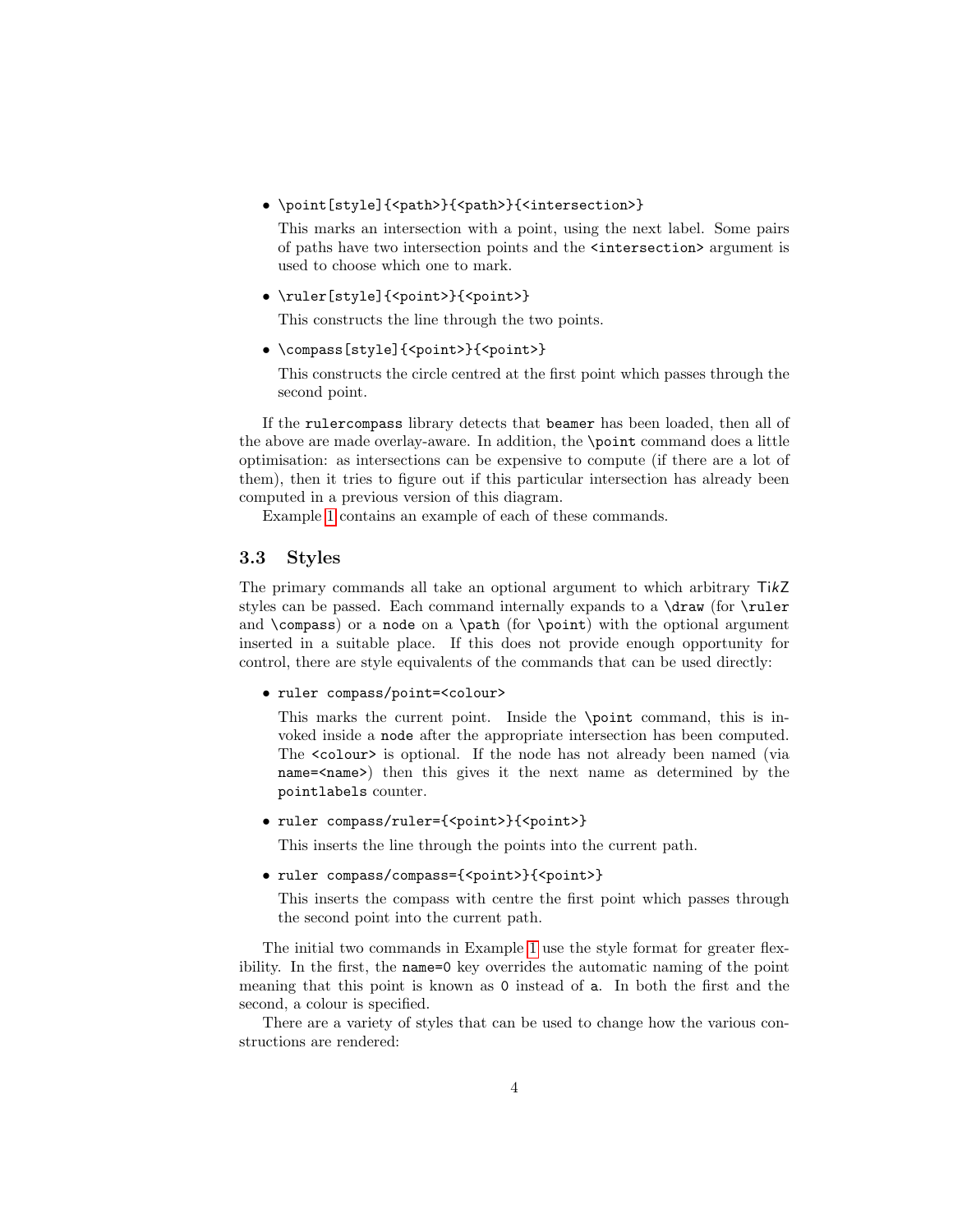- ruler compass/every point
- ruler compass/every construction path Encompasses both ruler and compass.
- ruler compass/every ruler
- ruler compass/every compass
- ruler compass/construction in use and ruler compass/construction not in use

When beamer is detected, every time a path is used to compute a point then the current frame is noted. This means that on the second (and subsequent) runs, it is possible to style paths differently depending on whether or not they are still in use.

• ruler compass/every aux point

When a path is computed, then the two points that are used in its construction are designated as "auxiliary points" and are given an extra style. This is mainly of use when stepping through a construction in beamer.

• ruler compass/draft label

If in draft mode (determined by the key ruler compass/draft mode), then constructed points are labelled. This can be used to style the label.

Some other miscellaneous keys are the following.

• ruler compass/draft mode=<true|false>

This controls a switch to display the labels above the constructed points.

• ruler compass/ruler length=<length>

The default line extends 20cm beyond each point. This changes that.

• ruler compass/point labels=<arabic|alph|Alph|alphalph|AlphAlph>

This changes the style of the point labels. For the last two, the alphalph package must be loaded.

If this library detects that the alphalph package has already been loaded then the default is alphalph, otherwise the default is alph.

It is better to use this than to redefine \thepointlabels.

## 4 Relative Labels

The system for labelling points has rudimentary support for arithmetic. For this, it is important that TEX know how to reverse the labelling system to get a number back from a label and this is why the key ruler compass/point labels should be used to change the labelling format. The operations allowed are addition and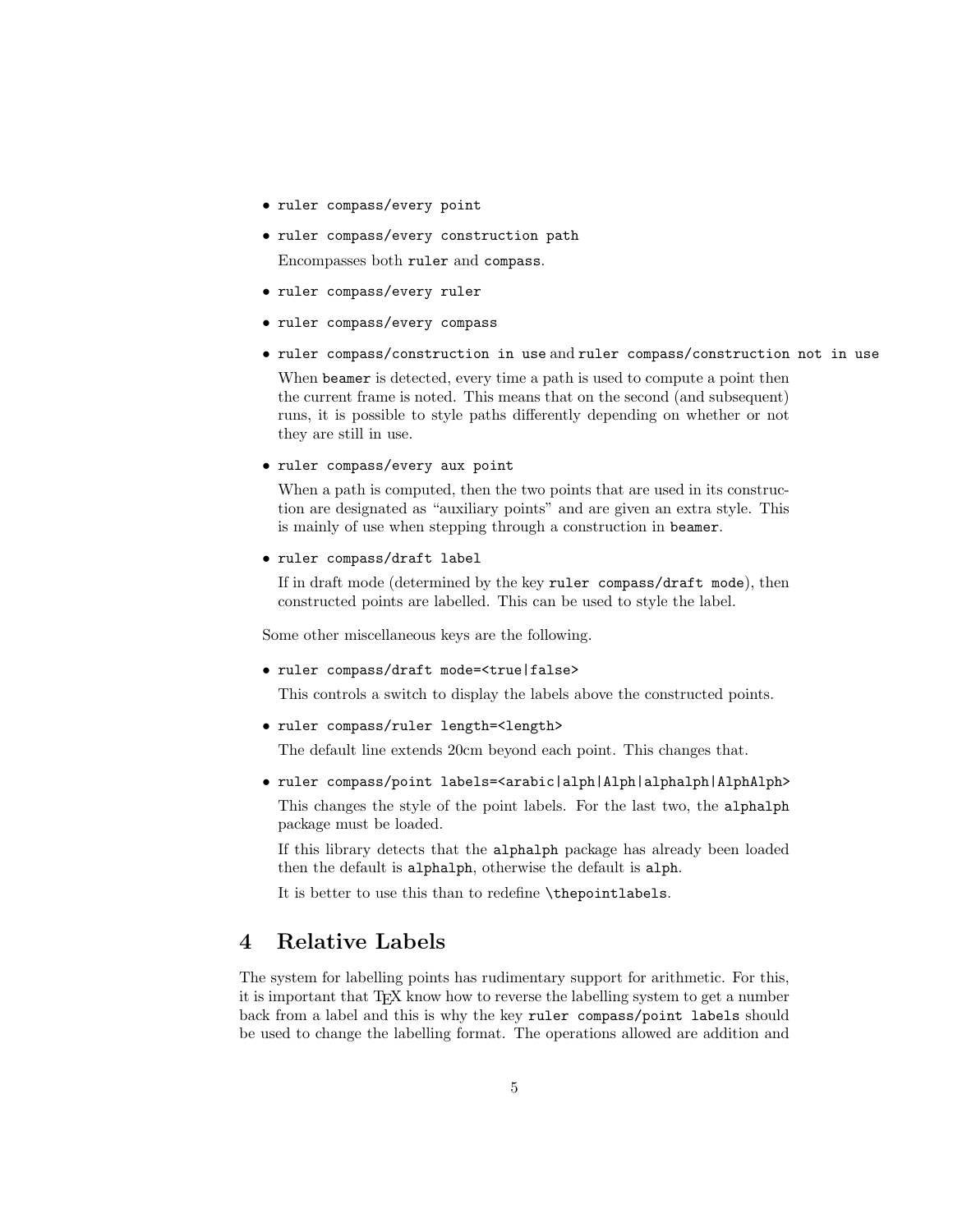subtraction of a number from a label, together with the use of a period to designate the last marked point. This makes it easier to work on a drawing in parts without having to know exactly how many points are constructed in each part, or to define auxiliary macros to construct some number of extra points.

In Example [2,](#page-6-0) in the line  $\rceil{0}$ . In the second point is b. In the line \compass{0}{.-1} then the second point is a. In the last line, the second path is the circle with centre 0 which goes through b.

### 5 Bounding Boxes

There are two considerations here relating to bounding boxes. The first is the "infinite" lines. Even though these are not actually infinite, they are constructed to be very long (so that any intersection is almost certain to actually exist). This usually means that they dwarf the actual region of interest. To ensure that the diagram does not get too big, the lines are actually drawn without affecting the bounding box (via the overlay key), but that simply means that they can bleed into the surrounding text. Clearly a \clip would be useful here, but it would also be nice not to have to compute it by hand.

The second consideration comes when using beamer and doing a step-by-step construction. Each piece of the construction adds a new element and thus, potentially, changes the bounding box. This could lead to the picture jumping around on the page. Inserting a \path of a suitable size would solve this, but again it would be nice not to have to compute this by hand.

Both of these have the same solution: compute the effective bounding box at the end of the construction and use that information at the start. This involves saving information to the aux file and so requires at least two runs.

In the first situation, we clip the picture to its eventual bounding box (possibly slightly enlarged). In the second, we add a rectangle of the eventual bounding box at the end (adding it at the end means that we can first compute the bounding box without it to ensure that our saved bounding box is always up to date).

Once we give ourselves the technology to save the bounding box, we can also think of other ways to use it. One more is given here: the ability to automatically resize a tikzpicture to fit inside a given rectangle (preserving the aspect ratio).

In addition, a pseudo-node enclosing box is defined which can be used like the current bounding box pseudo-node.

The original code for saving and reusing the bounding box comes from the [TeX-SX](http://tex.stackexchange.com) site question [How can I fix jumping TikZ pictures in beamer?.](http://tex.stackexchange.com/q/18704/86)

This code provides the following new keys which are designed to be used in the optional argument to the tikzpicture environment:

• stop jumping

This installs the code to save the bounding box and also to insert the rectangle at the end of the picture.

• max size={<width>}{<height>}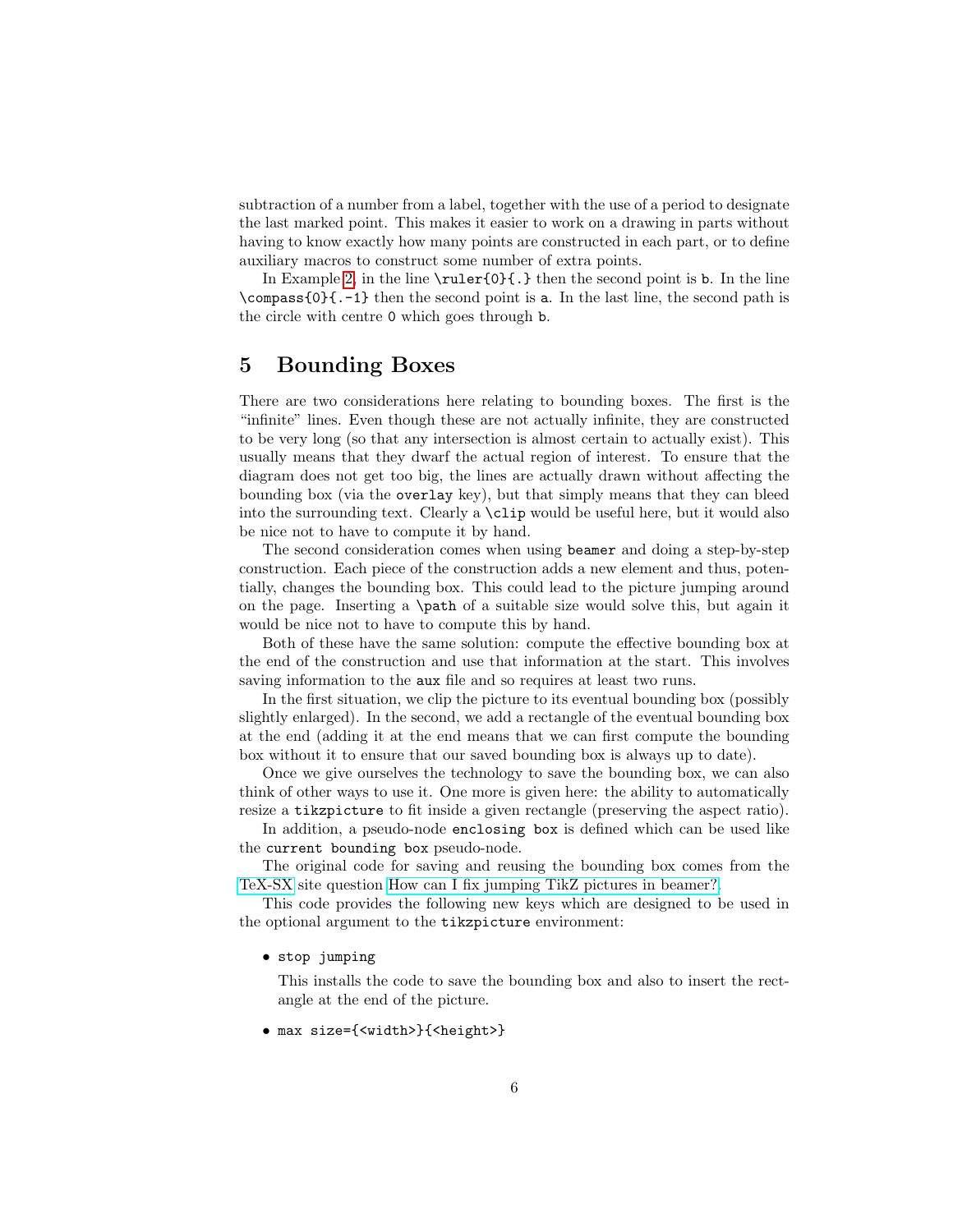

<span id="page-6-0"></span>Example 2: Demonstrating relative point labels.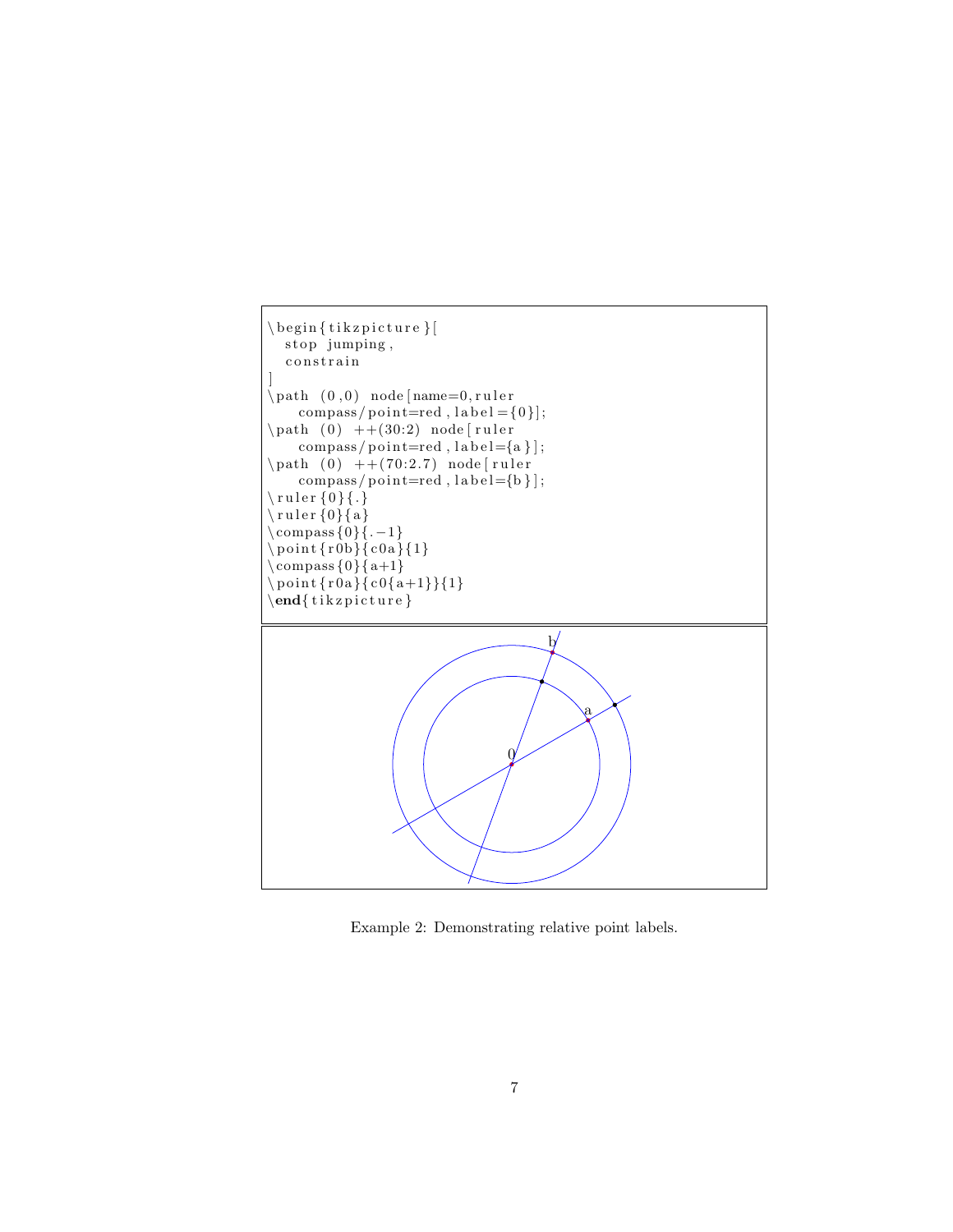This compares the (saved) bounding box to the given rectangle and then scales down (only down) to ensure that it fits inside the given rectangle.

#### • enclosing box/offset=<length>

This adds a little extra room around the bounding box. This has an effect in two places: on the computation in the max size it ensures that the extra room fits inside the given rectangle, and on the size of the enclosing box pseudo-node.

• constrain

If the enclosing box pseudo-node is used directly, it should almost always be used with the overlay key because otherwise there is potential for the bounding box size to explode.

This makes it somewhat tricky to use with the \clip path constructor as that does its own stuff with the computation of the bounding box. For this reason, the key constrain is provided which does a "safe" clip to the enclosing box.

If this is to be used somewhere other than at the start of the picture, there is the command \constrain.

## 6 Drawing Segments

Drawing a line segment between two points is already adequately provided for by TikZ. Drawing an arc is not, so this library provides a key centred  $arc$  to={<point>}{<point>} which draws an arc from the current point to the second specified point which is centred at the first specified point. The key arc flip can be used to switch which part of the circle is drawn. These keys are for the  $arc$  path constructor, as in Example [3.](#page-8-0)

# 7 Miscellaneous Extras

As a little extra (because I found them useful when using this library), this library also provides the code used in the answers to ["Z-level in](http://tex.stackexchange.com/a/20426/86) TikZ" and [How can I](http://tex.stackexchange.com/a/43946/86) force TikZ [pin angle?.](http://tex.stackexchange.com/a/43946/86) The first provides a per-path and per-node layering system, the second helps with label positioning. The extra keys are:

• on layer=<layer>

This puts the current path on a particular layer.

• node on layer=<layer>

This is the same, but for nodes.

• reset label anchor=<anchor>

This turns off TikZ's automatic label anchoring to make it possible to specify a particular anchor to use.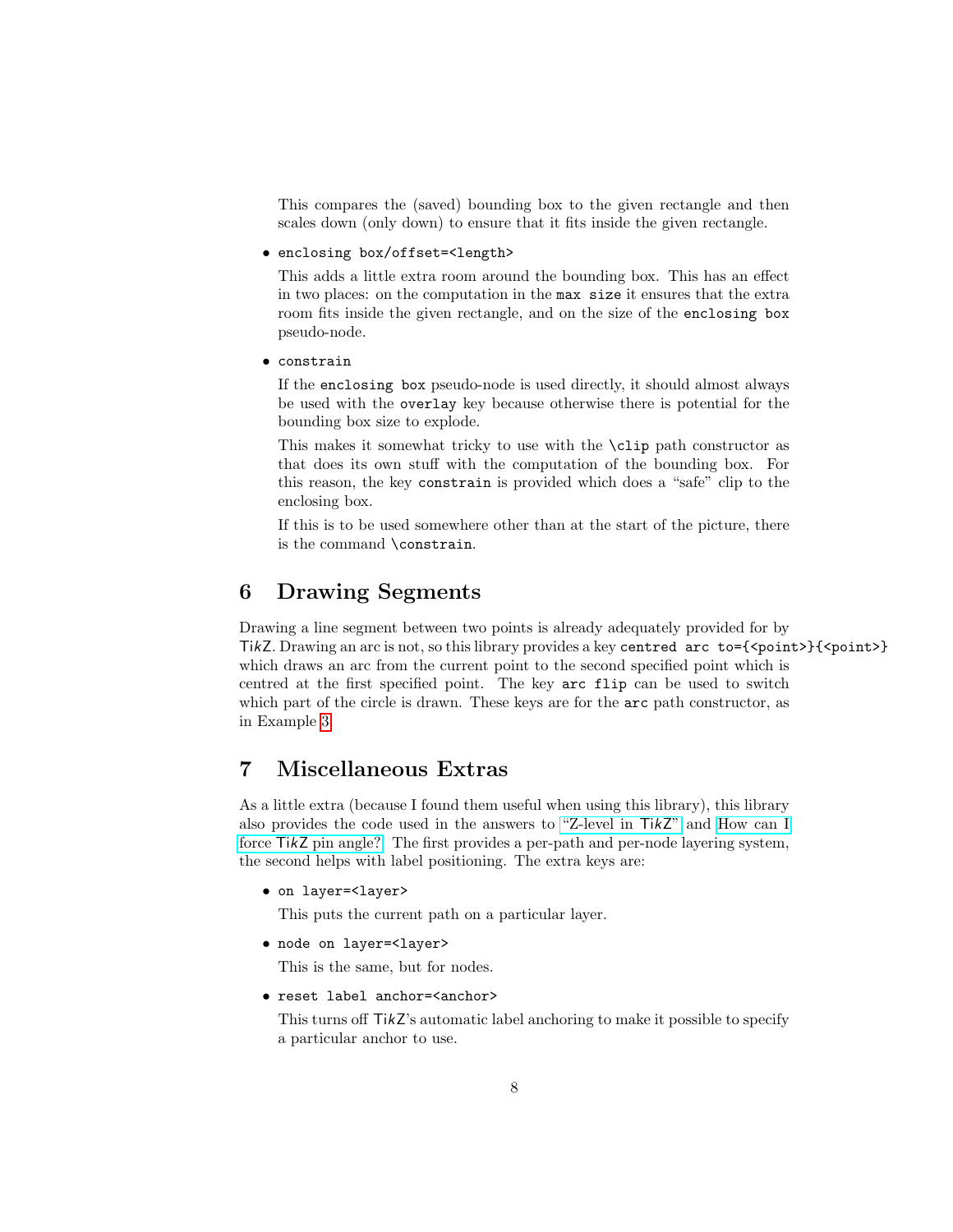

<span id="page-8-0"></span>Example 3: Drawing an arc.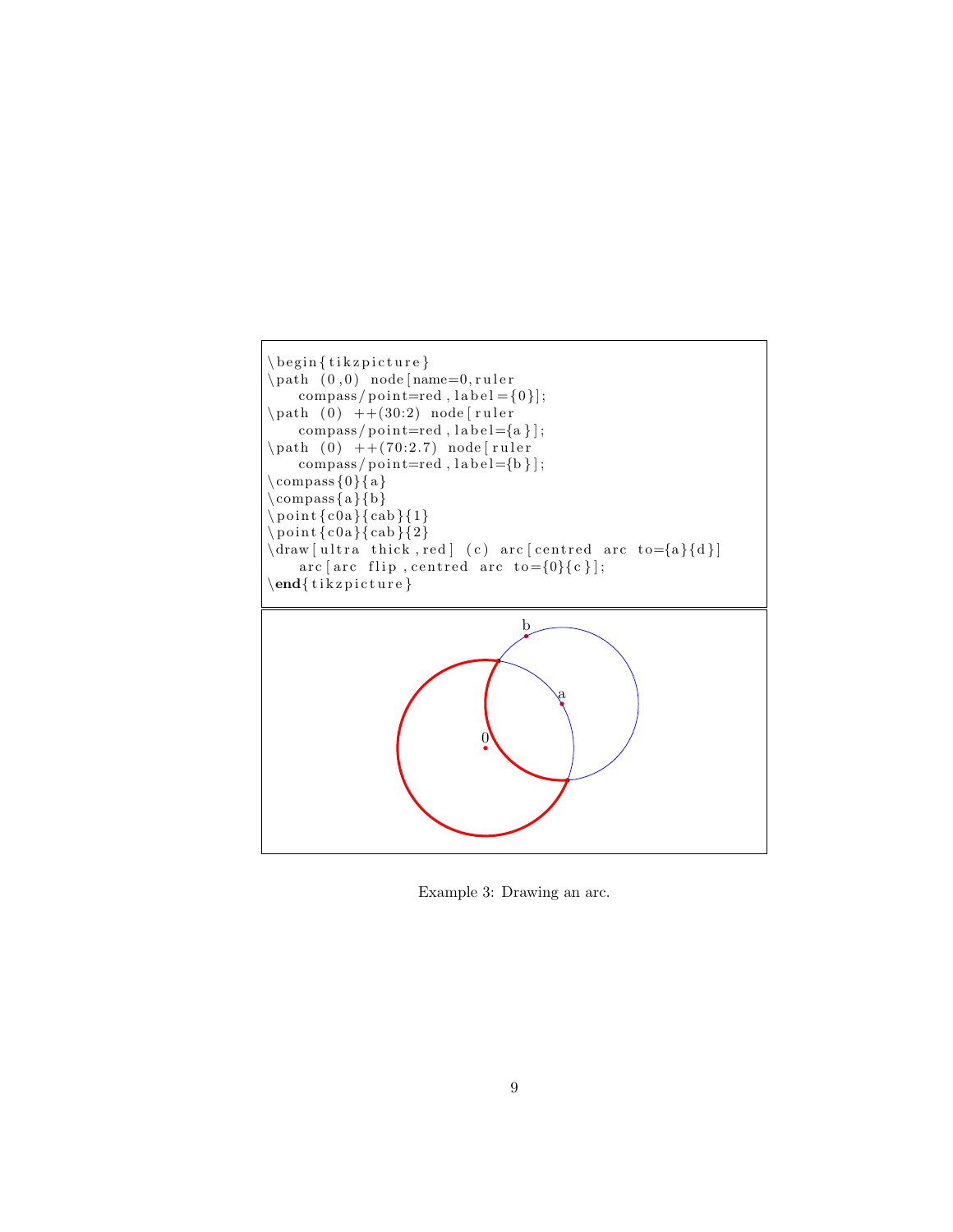### 8 Beamer Examples

The following show some examples using beamer to step through. As these are "full screen", the page is used as the bounding box and so the constrain key is not needed.

#### 8.1 Addition of Points

```
\documentclass [
\% handout \% use this to see the final construction
] { beamer}
\langle u sepackage { alphalph }
\backslashu sepackage { t i k z }
\backslashu s e t i k z l i b r a r y { r ul e r c om p as s }
\pgfmathsetmacro \ptra{2}{\%}.5 + .25*rand\pgfmathsetmacro \ptph{2.7}{\%{.5 + .25*rand}}\ pg fmathsetmacro \ ptaa {30}%180∗ rand }
\ pg fmathsetmacro \ptab {70}%180∗ rand }
\begin{cases} \text{document} \end{cases}\begin{bmatrix} \text{frame} \\ \text{plane} \end{bmatrix}\setminus h f i l l \%\begin{array}{c} \text{begin} \end{array}stop jumping,
     max size = {\textwidth}{\ \text{textheight}},
   ]
% Mark two points: one at the centre of the page and one a
    random offset. These define our unit of length for
     \it c\,on\,stru\,ct\,io\,ns\path ( 0, 0 ) node [name=0, ruler compass/point=red, label = {0}];
\path ( 0 ) ++(\theta : \theta : \phi \nabla node [ruler]
    complexs/point=red, label={a};
\path ( 0 ) ++(\theta : \phi ) node [ ruler
    complexs/point=red, label={b};\ pause
\langle ruler <+->{0}{b}
\tau = <+{-}0{0}{a}
\text{compass} < + - > {0}{a}
\pi < -\{r 0 b\} (c0a } {2}
\text{compass}\leftarrow{}^{0}\{b\}\pi < -\{r 0 a}{c 0 b}{2}
\operatorname{compass}\leftarrow\leftarrow\{a\}\{0\}\pm 2. -\{ca0}{ c0a}{1}
\pi < -\{ca0}{c0a}{2}
\{\ ruler < \leftarrow > \{e\}{ f }
```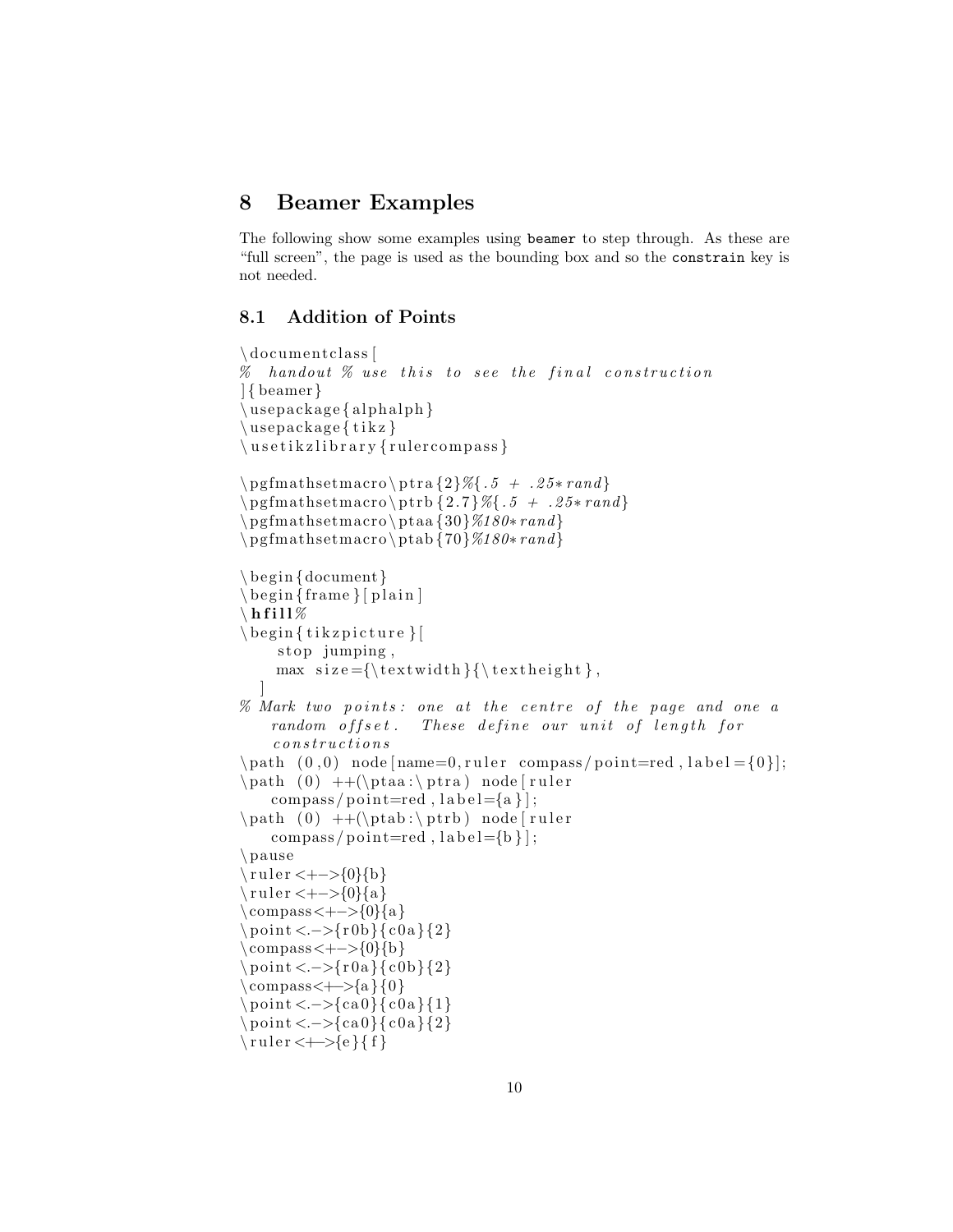```
\pi < -\[label={\ab{above} \ (a/2)\}] {\ r0a}{\ ref{4} }
\operatorname{compass}\leftarrow{}{g}{d}\pi < -\{r 0 a\} \{c g d\} \{1\}\operatorname{compass}\leftarrow\leftarrow\{a\}\{h\}\operatorname{compass}\leftarrow\leftarrow\{b\}\{0\}\pi < -\{cb0\}{ c0b}{1}
\pi < -\{cb0\}{ c0b}{2}
\{\text{ruler} \leftarrow \} \{i\}\pi < -\[label = {[above] \(b/2\) }] { r0b}{ rij }{1}
\operatorname{complexs}\leftarrow\left\{ k\right\} { c }
\ p oin t <.−>{r 0b}{ ckc }{1}
\operatorname{compress}\leftarrow\{\operatorname{b}\}\{1\}\partial \phi \point <.->[fill=red, label={[above]\(a+b\)}]{cbl}{cah}{1}
\end{math} (tik z p i c t u r e \%\hbox{\tt hspace*}{\fill}%
\end{math}\end{document}
```
The final picture looks something like the following.



### 8.2 Multiplication of Points

```
\documentclass [
\% handout \% use this to see the final construction
] { beamer}
\% \left\langle \left( \sqrt{a^{2} + b^{2}} \right) \right\rangle tex. stackerchange.com/q/142210/86}
```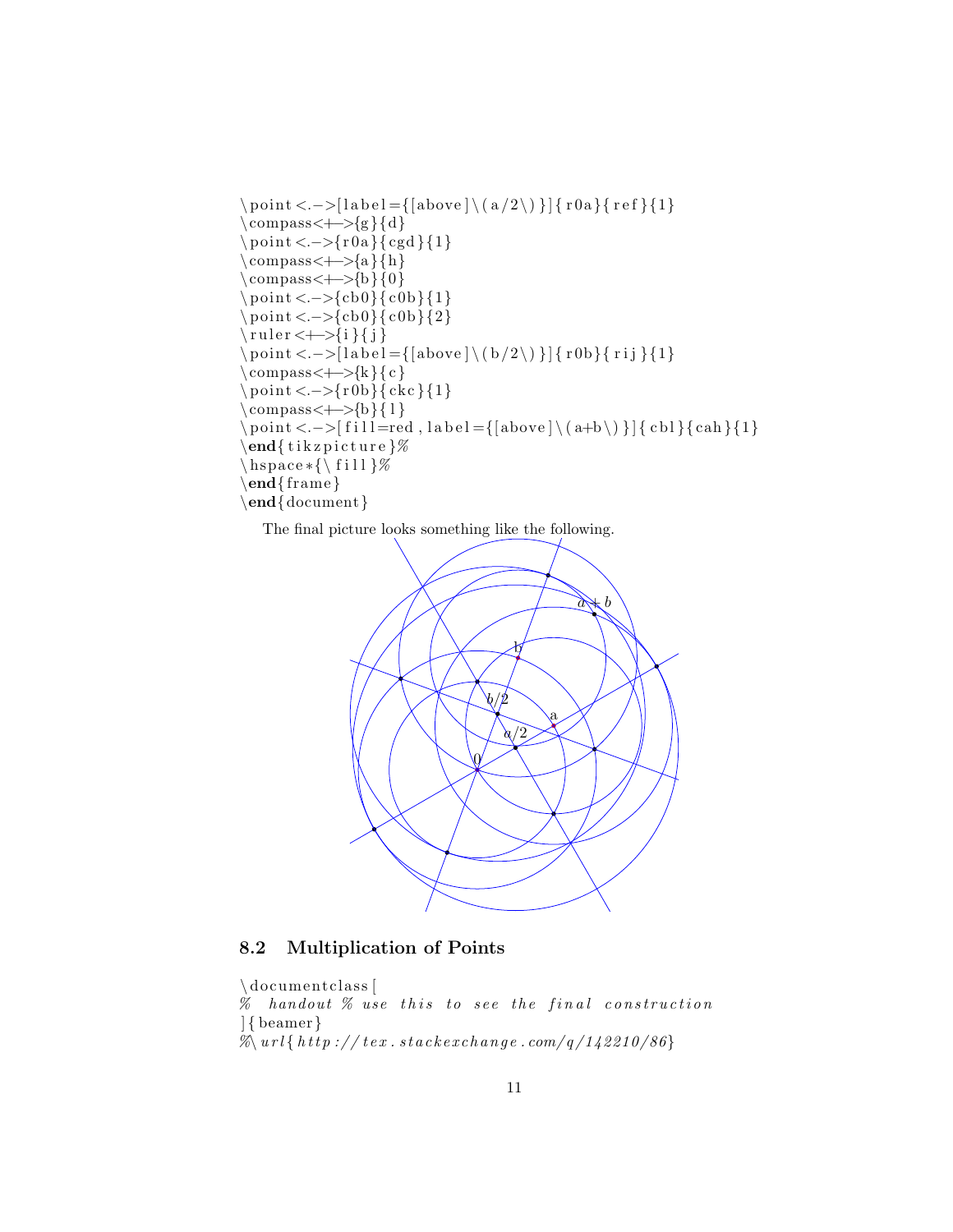```
\backslashu sepackage { t i k z }
\backslashu s e t i k z l i b r a r y { r ul e r c om p a s s }
\setminus setbeamer template { navigation symbols }{}
\pgfmathsetmacro \ptra{2}{\%}.5 + .25*rand\pgfmathsetmacro \ptrb {2.7}%{.5 + .25* rand }
\ pg fmathsetmacro \ ptaa {30}%180∗ rand }
\ pg fmathsetmacro \ptab {70}%180∗ rand }
\begin{cases} \text{document} \end{cases}\begin{bmatrix} \text{frame} \\ \text{plane} \end{bmatrix}\setminus h f i l l
\begin{bmatrix} \begin{array}{c} \end{array} \end{bmatrix}stop jumping,
     max size = {\textwidth}{\}]
% Mark two points: one at the centre of the page and one a
    random offset. These define our unit of length for
     \it c\,on\,stru\,ct\,io\,ns\mathrm{path} (0,0) node [name=0, ruler compass/point=red, label = {0}];
\path (1, 0) node[name=1, ruler compass/point=red, label={1}];\path ( 0 ) ++(\theta : \theta : \beta \) node [ ruler
    compass / point = red, label = {a}{\;};\path ( 0 ) ++(\theta : \phi : \phi \nabla node [ruler]
    compass / point = red, label = {b};
\ pause
\tau = -50{0}{1}
\text{rule } < . > \{0\}{b}
\text{compass} < + - > {0}{1}
\pm \point <. \ge {c01}{ r0b}{1}
\text{compass} < + - > {1}{a}
\pm \point <. \ge {c1a}{r01}{1}
\text{compass} < + - > {0}{d}
\ p oin t <.−>{c 0d}{ r 0b}{1}
\pi < -\{ \c{0d} \} {\r{0b} }\text{compass} < + - > {0}{a}
\text{compass} \rightarrow {c} { e }
\pm 2} \point <. - > {c0a}{ cce } {2}
\pi < -\{c0a}{r0b}{2}
\tau = <+{-}0{g}
\text{compass} < + - > {0}{b}
\operatorname{compass}\leftarrow\supset\{b\}\{0\}\pm \point <. \rightarrow {c0b}{cb0}{1}
\pi < -\{c0b\} {cb0}{2}
\{\ ruler < \leftarrow > \{i\}\
```